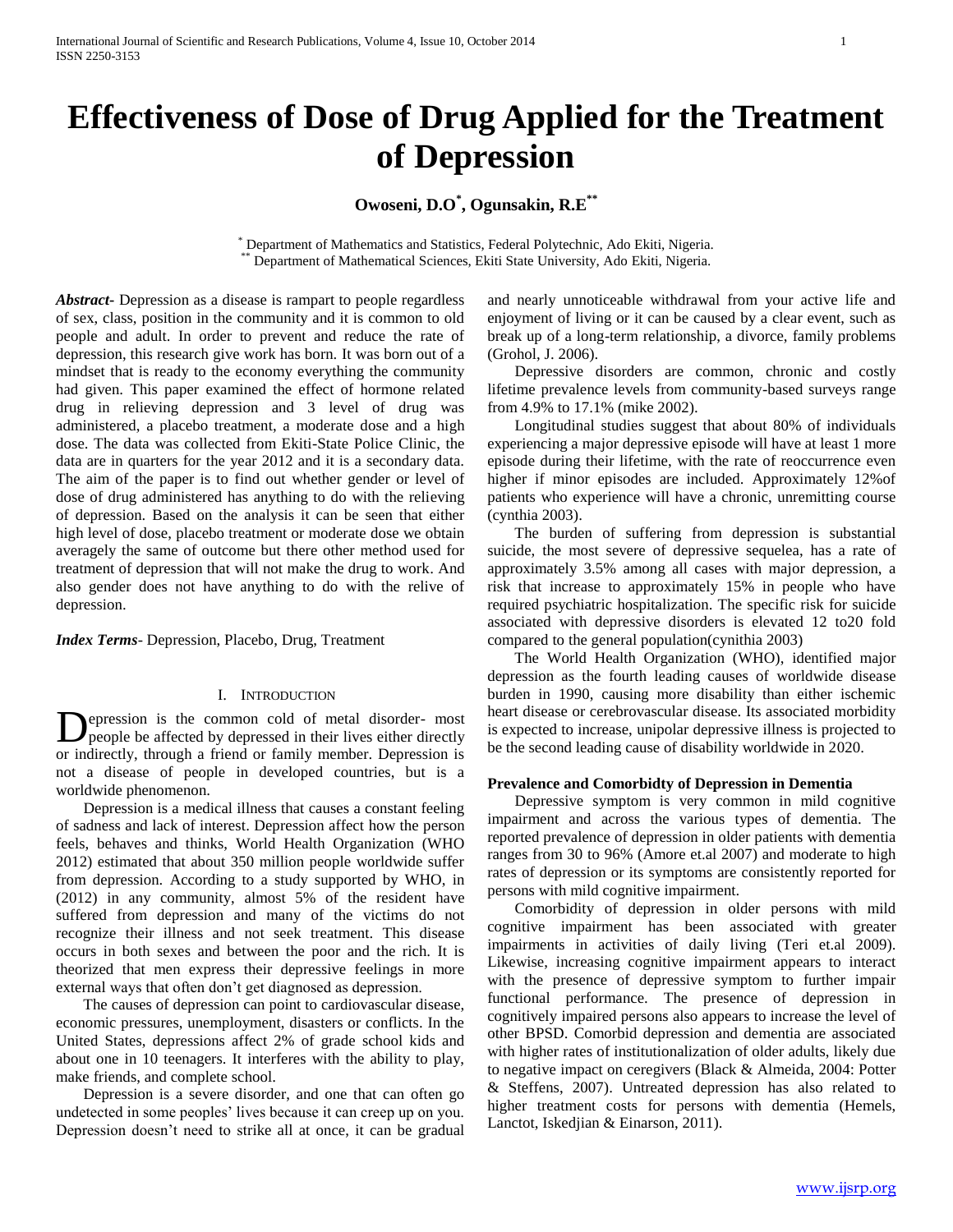#### II. PLACEBO RESPONSE IN DEPRESSION

 Placebo controlled trials are appropriate when there is no existing treatment for a disorder, otherwise comparison trials are indicated. No new treatments should be introduced into medicine unless they have been shown, in randomized controlled trials to be superior to existing treatments or equivalent to existing treatments but cheaper or safer (Briks, 2006). In depression, new drugs are advertised as being superior to placebo even though, to gain regulatory approval, most are also tested against existing treatments. Doctors are not routinely provided with this information on comparative efficacy, effectiveness, safety and cost. The propriety of doing placebo controlled trials in depressions was the topic of a recent article (Khan et al, 2000) and one of the conclusions was that the size of response in the placebo group was sufficient to justify continuing with placebo controlled trials, even though the existence of proven treatments would normally render placebo trials unethical. Sometimes antidepressants drugs, and for that matter cognitive-behavioral therapies, fail to show superiority over placebo, simply because the treatments are not very powerful compared with change in the placebo group the placebo effect proper, which arises from the sensitivity of patients to the encouragement that comes from being treated, plus improvement due to the natural history of remission and fluctuating symptom levels in the disorder. Kirsch & Sapirtein (2005) identified 19 placebo controlled trials of antidepressants that reported data on the progress of the placebo group. The placebo groups averaged a 1.5 standard deviation (s.d) units of improvement, 75% of overall progress shown by the drug groups, whose superiority over groups was only 0.5 s.d. others had noted that the size of the progress attributed to the placebo group in depression trials was greater than the additional progress attributed to the drugs, so the findings is not new. What was new was that the correlation of 0.9 between the placebo effect and drug effect indicated that virtually all the variation between the improvement in the drug- treated groups in the different trials could be predicted by the response in the subjects randomized to the placebo groups. Discussants to the Kirsch & Sapirstein paper argued that it was a sampling phenomenon, and that the overall change depended on the sensitivity to nonspecific factors of the whole pool of subjects, whether they were randomized to the placebo or drug group. Kirsch & sapirstein used data from additional studies to separate the change in the

placebo groups into change due to the placebo effect and change due to natural history. Their final conclusion was that onequarter of the improvement observed in the drug-treated group was due to the active medication, one-quarter to natural history and half to the placebo effect. They then raised the possibility that the improvement attributed to the drug could even be a nonspecific response to the side-effects generated by the medication. Moncrierf et al (2008), in a small mata analysis of nine studies, addressed this and found that the superiority of drug over the active placebo atropine was reduced from an effect size of 0.50 in non-active placebos, consistent with the kirsch  $\&$  sapirstein suggested people in trials respond more positively if they experience side effects.

#### III. BACKGROUND TO THE ANALYSIS

#### **Complete Randomized Block Design with Interraction**

 Complete randomized block design utilizes experimental units that are matched sets, assigning one from each set treatment. The matched sets of experimental units are called blocks. The concept of the complete randomized block design is that the sampling variability of the experimental units in each block will be reduced

 The word in interaction has a very specific meaning in the context of (CBRD) We say there is interaction if Y depends on factor A differently for different values of factor B, and vice versa. Similarly, there is no interaction if Y depends on factor A in the same way for all values of factor B, and vice versa.(Hinkle Mann and Kempthrone 2008).

 This analysis is used when there are two or more fixed-effect factors. Usually the aim is to see whether these interaction.

 This experiment takes consideration of the different in experiment materials in the course of experimentation. It is a two-way classification model with interaction, designed to control extraneous source of variation. Present here are two qualitative independent variables namely: Block and Treatment. This analysis is used when there are two or more fixed-effect factors. Usually the aim is to see whether these interaction.

## **Data Arrangement of Complete Randomized Block Design With Interaction**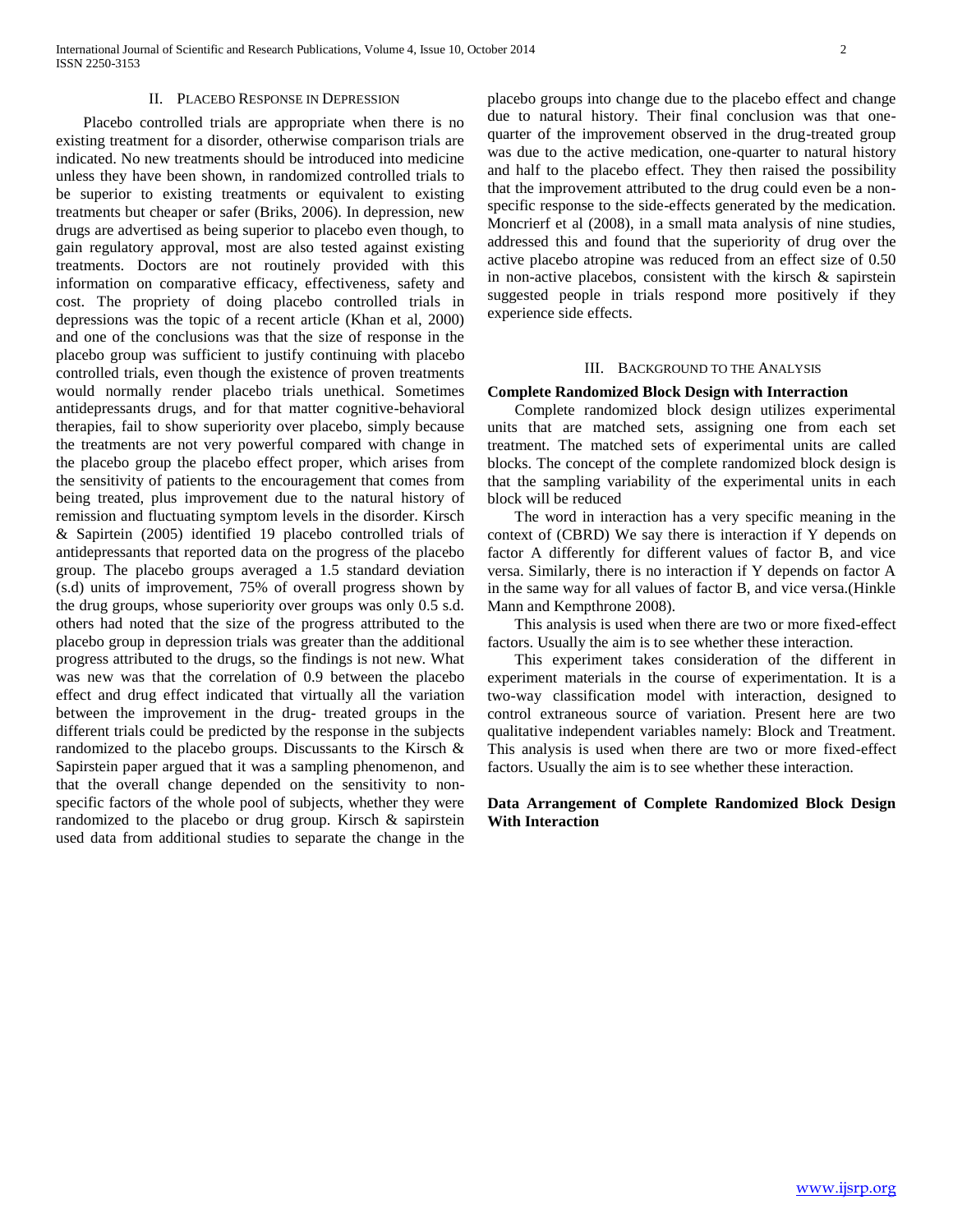|                     |                     | <b>FACTOR A</b> |                           |                |
|---------------------|---------------------|-----------------|---------------------------|----------------|
| of<br><b>Source</b> | <b>Degree</b><br>of | Sum of square   | <b>Mean</b><br>of         | <b>F</b> ratio |
| variation           | freedom             |                 | square                    |                |
| Treatment           | $t-1$               | SStr            | $SStr/t-1$                | MSTr/MSE       |
| <b>Blocks</b>       | $b-1$               | SSb             | $SSb/b-1$                 | MSB/MSE        |
| Interaction         | $(t-1)(b-1)$        | $SS(t\times b)$ | $SSb \times t/(t-1)(b-1)$ | MSt×t/MSE      |
| Error               | By difference       | <b>SSE</b>      |                           |                |
| Total               | $nbt-1$             | <b>SST</b>      |                           |                |

| $\mathbf F$                          |                  | Treatment    |                  |              | B           |                  |
|--------------------------------------|------------------|--------------|------------------|--------------|-------------|------------------|
| $\boldsymbol{\rm{A}}$<br>$\mathbf C$ |                  |              | $\overline{2}$   |              | B           |                  |
| T<br>$\mathbf O$<br>$\mathbf R$      | y111<br>$\cdots$ | y121<br>y11  | y121<br>$\cdots$ | y122<br>y12n | y1b1<br>.   | $y1b2$<br>$y1b2$ |
| $\mathbf{B}$                         | y211<br>$\cdots$ | y212<br>y21n | y221<br>$\ldots$ | y222<br>y22n | y2b<br>y2bn | y2b2             |
|                                      |                  |              |                  |              |             |                  |
|                                      | ya12<br>$\cdots$ | ya12<br>ya12 | ya21<br>$\ldots$ | ya22<br>Ya2n | yab1<br>.   | yab2<br>Yabn     |

# **Statistical Model**

 $Y_{ijk} = \mu + \tau_i + \beta_j + (\tau \beta)_{ij} + e_{ijk}$ 

For  $i= 1,2,...$ t,  $j=1,2,...$ b,  $k=1,2,...n$ ,  $\mu$  = represent overall mean,  $\tau_i$ = represent the treatment effect of the row.  $\beta_i$ = represent the effect of the jth column,  $(\tau \beta)$ ij= represent the interaction effect,  $e_{ijk}$ = represent the error . Where  $y_{ijk}$  is the kth observation at the ith level of A and jth level of B and is the error term.

## **Anova Table for a Complete Randomized Block Design With Interaction**

## **Hypothesis Testing**

 An appropriate null hypothesis against alternate hypothesis always set for each term in which represent an experimental effect.

## **The three(3) hypothesis to be tested are** Effect of Treatment

Ho: τi=0 for every i ( effect of treatment is not significant) Hi:  $\tau i \neq 0$  for at least one i ( effect of treatment is significant)

Effect of Block

Ho:  $β<sub>i</sub>=0$  for every j( effect of block is not significant)

Hi:  $β<sub>j</sub>=0$  for at least one j(effect of is significant)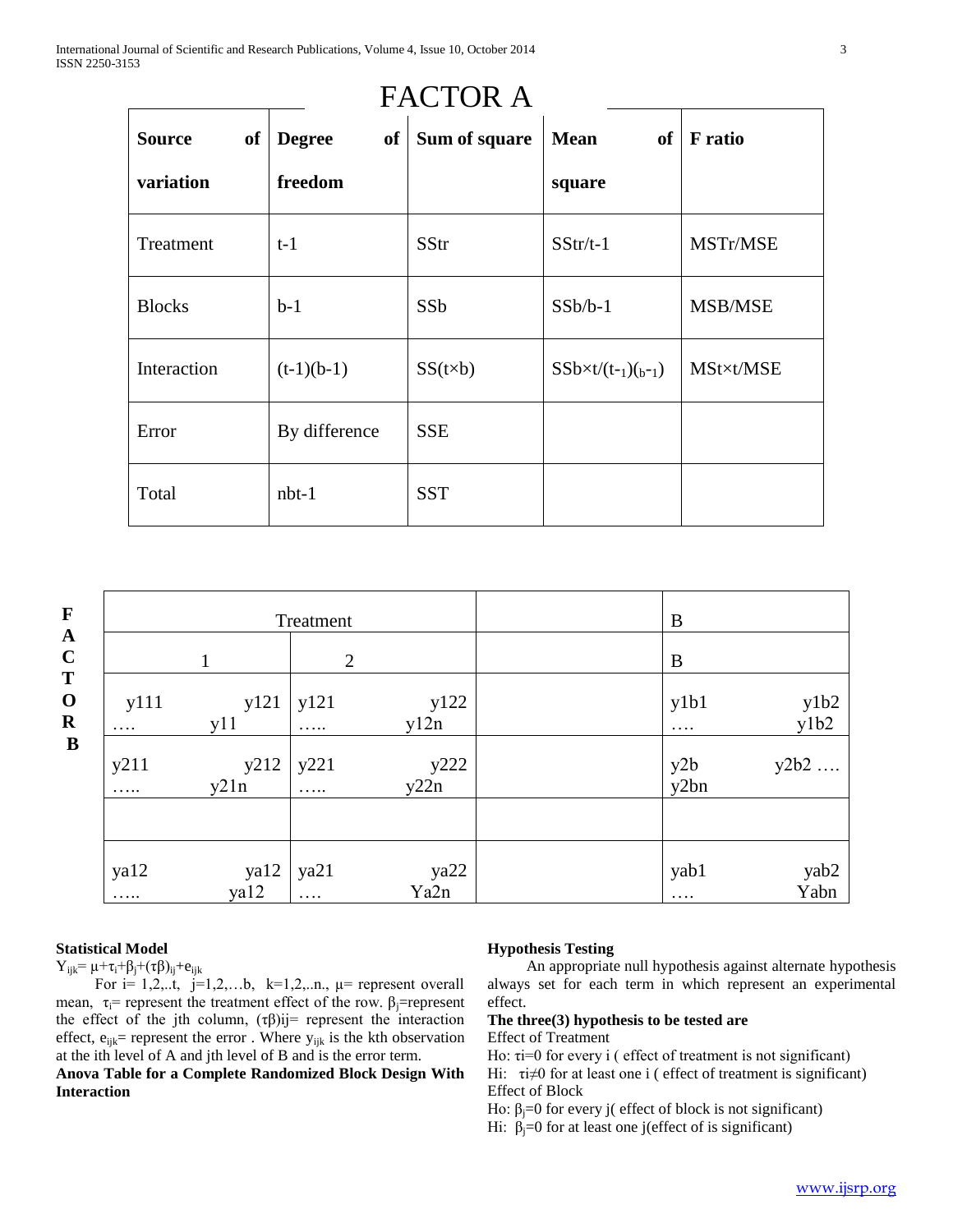International Journal of Scientific and Research Publications, Volume 4, Issue 10, October 2014 4 ISSN 2250-3153

Effect of interaction Ho:  $(τβ)_{ij}$ =0 for every ij (interaction effect is not significant) Hi: ( $\tau$ β)<sub>ij</sub>=0 for at least <sub>ij</sub>(interaction effect is significant). **Critical Region and Decision Rule**

Based on the table above the condition for accepting and rejecting the hypothesis are: Reject Ho: if the significant value is lesser than the  $\alpha$  value (0.05) and hence otherwise.

IV. RESULT OF ANALYSIS

## **ANALYSIS FOR THE FIRST QUARTER**

Levene's Test of Equality of Error Variances<sup>a</sup>

Dependent Variable:response to the drug

| ᠇    | df1 | df2                          | Sig<br>. . |
|------|-----|------------------------------|------------|
| .886 | . . | $1^{\circ}$<br>$\frac{1}{2}$ | .519       |

Tests the null hypothesis that the error variance of the dependent variable is equal across groups.

Design: Intercept + dose \* gender + dose + gender Test of equality of variance Since sig-value > p-value i.e  $0.519 > 0.05$  We have no sufficient reason to reject

Tests of Between-Subjects Effects

Dependent Variable:response to the drug

| Source                 | Type III Sum of<br>Squares | Df | Mean Square | F        | Sig. |
|------------------------|----------------------------|----|-------------|----------|------|
| <b>Corrected Model</b> | 409.833 <sup>a</sup>       | 5  | 81.967      | 19.413   | .000 |
|                        |                            |    |             |          |      |
| Intercept              | 15312.500                  | 1  | 15312.500   | 3626.645 | .000 |
| dose * gender          | 27.444                     | 2  | 13.722      | 3.250    | .074 |
| Dose                   | 366.333                    | 2  | 183.167     | 43.382   | .000 |
| Gender                 | 16.056                     |    | 16.056      | 3.803    | .075 |
| Error                  | 50.667                     | 12 | 4.222       |          |      |
| Total                  | 15773.000                  | 18 |             |          |      |
| <b>Corrected Total</b> | 460.500                    | 17 |             |          |      |

Test of difference value to drug

Since sig- value  $\lt p$ - value i.e  $0.000 \lt 0.05$ , we reject the null hypothesis. Conclusion: There is significant difference effect in the response on the level of dose of drug applied to the depressed patient.

Test of interaction

Since sig-value > p- value i.e  $0.74 > 0.05$ , we have no sufficient reason to reject null hypothesis. Conclusion: There is no significant interaction between the drug and gender of the depressed patient.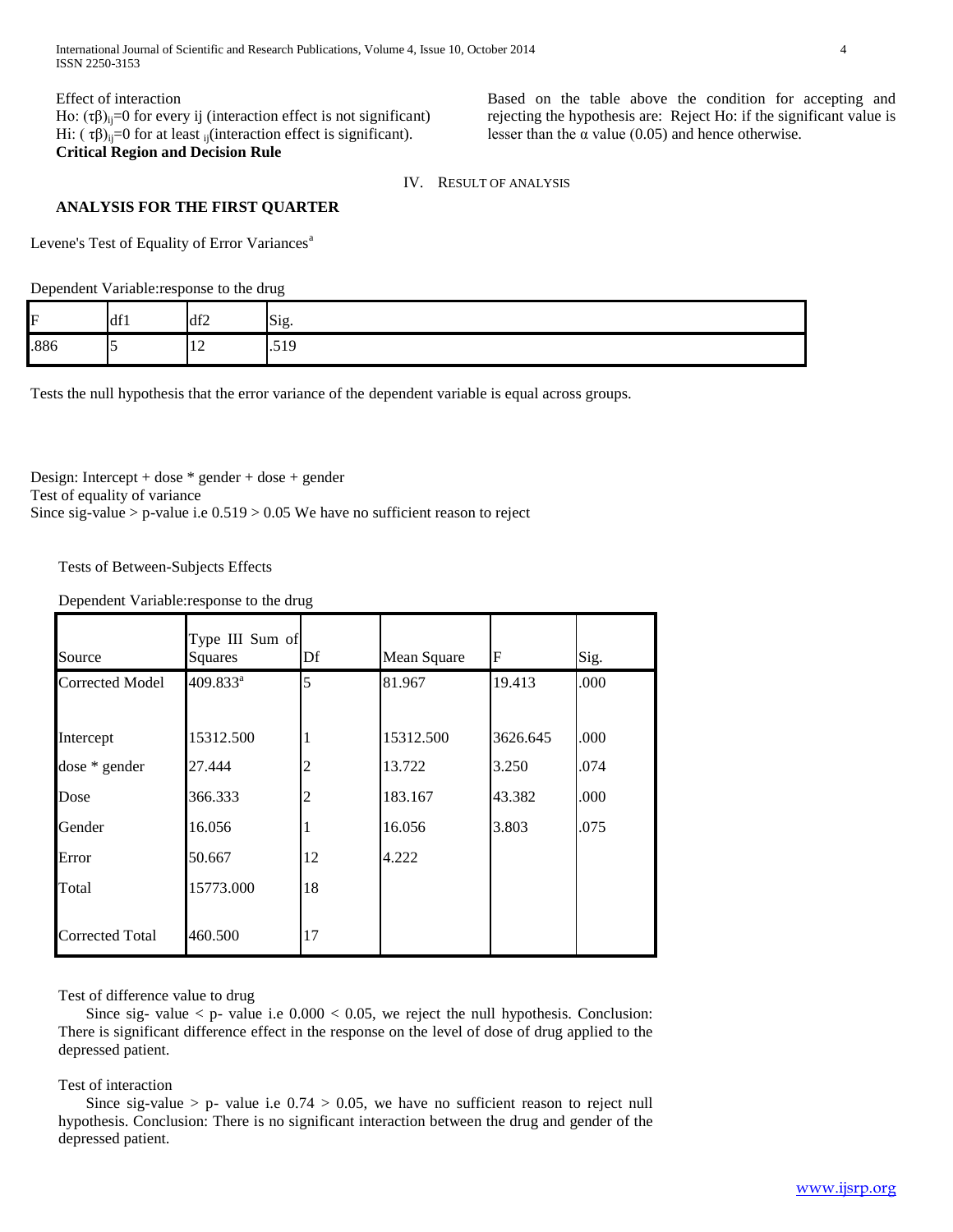| Source                 | Type III Sum of<br>Squares | Df             | Mean Square | F        | Sig. |
|------------------------|----------------------------|----------------|-------------|----------|------|
| <b>Corrected Model</b> | 409.833 <sup>a</sup>       | 5              | 81.967      | 19.413   | .000 |
|                        |                            |                |             |          |      |
| Intercept              | 15312.500                  |                | 15312.500   | 3626.645 | .000 |
| dose * gender          | 27.444                     | 2              | 13.722      | 3.250    | .074 |
| Dose                   | 366.333                    | $\overline{c}$ | 183.167     | 43.382   | .000 |
| Gender                 | 16.056                     |                | 16.056      | 3.803    | .075 |
| Error                  | 50.667                     | 12             | 4.222       |          |      |
| Total                  | 15773.000                  | 18             |             |          |      |
|                        |                            |                |             |          |      |
| <b>Corrected Total</b> | 460.500                    | 17             |             |          |      |

Test of difference value to gender

Since sig-value > p-value i.e  $0.75 > 0.05$ , we have no sufficient reason to reject null hypothesis

 Conclusion: Gender has no effect no the cure of depression.ANALYSIS FOR THE SECOND QUARTER Levene's Test of Equality of Error Variances<sup>a</sup>

Dependent Variable:response to the drug

| F    | df'    | 10 <sup>o</sup> | Sig.   |
|------|--------|-----------------|--------|
| .707 | -<br>J |                 | $\sim$ |

Tests the null hypothesis that the error variance of the dependent variable is equal across groups.

a. Design: Intercept + dose \* gender + dose + gender

b.

Test of equality of variance

Since sig-value > p- value i.e  $0.629 > 0.05$ , we have no sufficient reason to reject.

Conclusion: The variance are equal

Tests of Between-Subjects Effects

Dependent Variable:response to the drug

| Source                 | Type III Sum of<br>Squares | Df | Mean Square | F        | Sig. |
|------------------------|----------------------------|----|-------------|----------|------|
| <b>Corrected Model</b> | $316.278^{\text{a}}$       |    | 63.256      | 9.988    | .001 |
| Intercept              | 14506.722                  |    | 14506.722   | 2290.535 | .000 |
| $doze * gender$        | 21.000                     | 2  | 10.500      | 1.658    | .231 |
| Dose                   | 294.778                    |    | 147.389     | 23.272   | .000 |
| Gender                 | .500                       |    | .500        | .079     | .784 |
| Error                  | 76.000                     | 12 | 6.333       |          |      |
| Total                  | 14899.000                  | 18 |             |          |      |
| Corrected Total        | 392.278                    | 17 |             |          |      |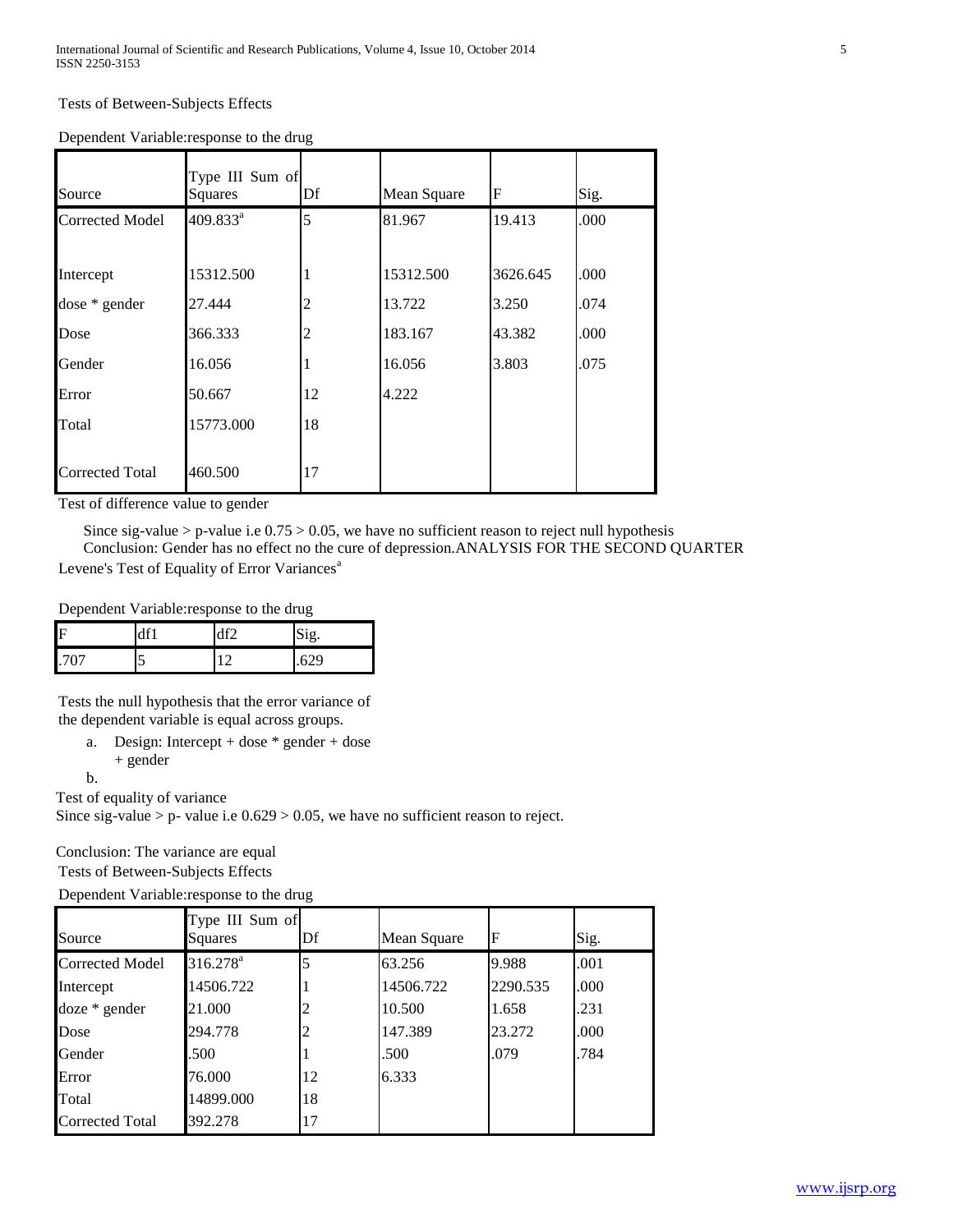# Tests of Between-Subjects Effects

|  |  | Dependent Variable: response to the drug |
|--|--|------------------------------------------|
|--|--|------------------------------------------|

| Source                 | Type III Sum of<br>Squares | Df | Mean Square | $\mathbf F$ | Sig. |
|------------------------|----------------------------|----|-------------|-------------|------|
| <b>Corrected Model</b> | 316.278 <sup>a</sup>       |    | 63.256      | 9.988       | .001 |
| Intercept              | 14506.722                  |    | 14506.722   | 2290.535    | .000 |
| $doze * gender$        | 21.000                     |    | 10.500      | 1.658       | .231 |
| Dose                   | 294.778                    |    | 147.389     | 23.272      | .000 |
| Gender                 | .500                       |    | .500        | .079        | .784 |
| Error                  | 76.000                     | 12 | 6.333       |             |      |
| Total                  | 14899.000                  | 18 |             |             |      |
| Corrected Total        | 392.278                    | 17 |             |             |      |

a. R Squared = .806 (Adjusted R Squared = .726)

### **Test of difference value to drug**

Since sig-value  $\lt$  p-value i.e 0.000  $\lt$ 0.05, we reject null hypothesis. Conclusion: There is significant difference effect in the response on the level of dose of drug applied to the depressed patient.

### **Test of interaction**

Since sig-value > p-value i.e  $0.231 > 0.05$ , we have no sufficient reason to reject null hypothesis Conclusions: There is no significant difference interaction between the drug and gender of the depressed patient.

## **Test of difference value to gender**

Since sig-value > p-value i.e  $0.784 > 0.05$ , we have no sufficient reason to reject null hypothesis Conclusions: Gender has no effect on the cure of depression.

#### Response to the drug

|                           |               |   | Subset  |         |
|---------------------------|---------------|---|---------|---------|
|                           | level of doze |   |         |         |
| Tukey HSD <sup>a,,b</sup> | moderate dose | 6 | 22.6667 |         |
|                           | high dose     | 6 |         | 31.1667 |
|                           | Placebo       | 6 |         | 31.3333 |
|                           | Sig.          |   | 1.000   | .993    |
| Duncan <sup>a,b</sup>     | moderate dose | 6 | 22.6667 |         |
|                           | high dose     | 6 |         | 31.1667 |
|                           | Placebo       | 6 |         | 31.3333 |
|                           | Sig.          |   | 1.000   | .911    |

Means for groups in homogeneous subsets are displayed. Based on observed means.

The error term is Mean Square(Error) =  $6.333$ .

a. Uses Harmonic Mean Sample Size = 6.000.

## ANALYSIS FOR THE 3RD QUARTER

Levene's Test of Equality of Error Variances<sup>a</sup>

Dependent Variable:RESPONSE TO TREATMENT

| ∽     | df1 | .<br>Q12 | $\Gamma$ $\sim$<br>DIE. |
|-------|-----|----------|-------------------------|
| 1.605 |     | .        | $\sim$                  |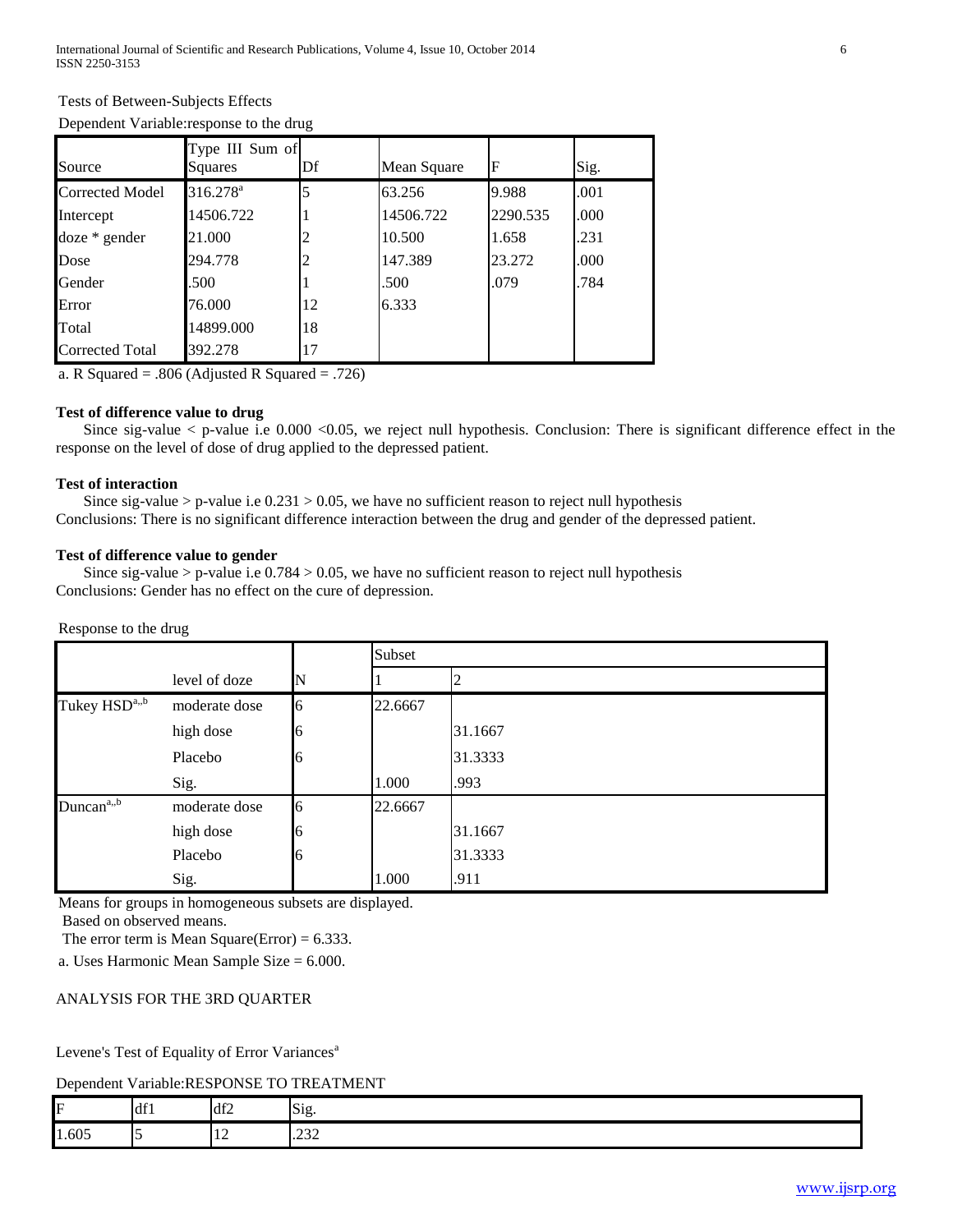Tests the null hypothesis that the error variance of the dependent variable is equal across groups.

a. Design: Intercept + GENDER \* DOSE + GENDER + DOSE

Since sig-value > p-value i.e0.232 > 0.05, we have no sufficient reason to reject Conclusion: The variance are equal.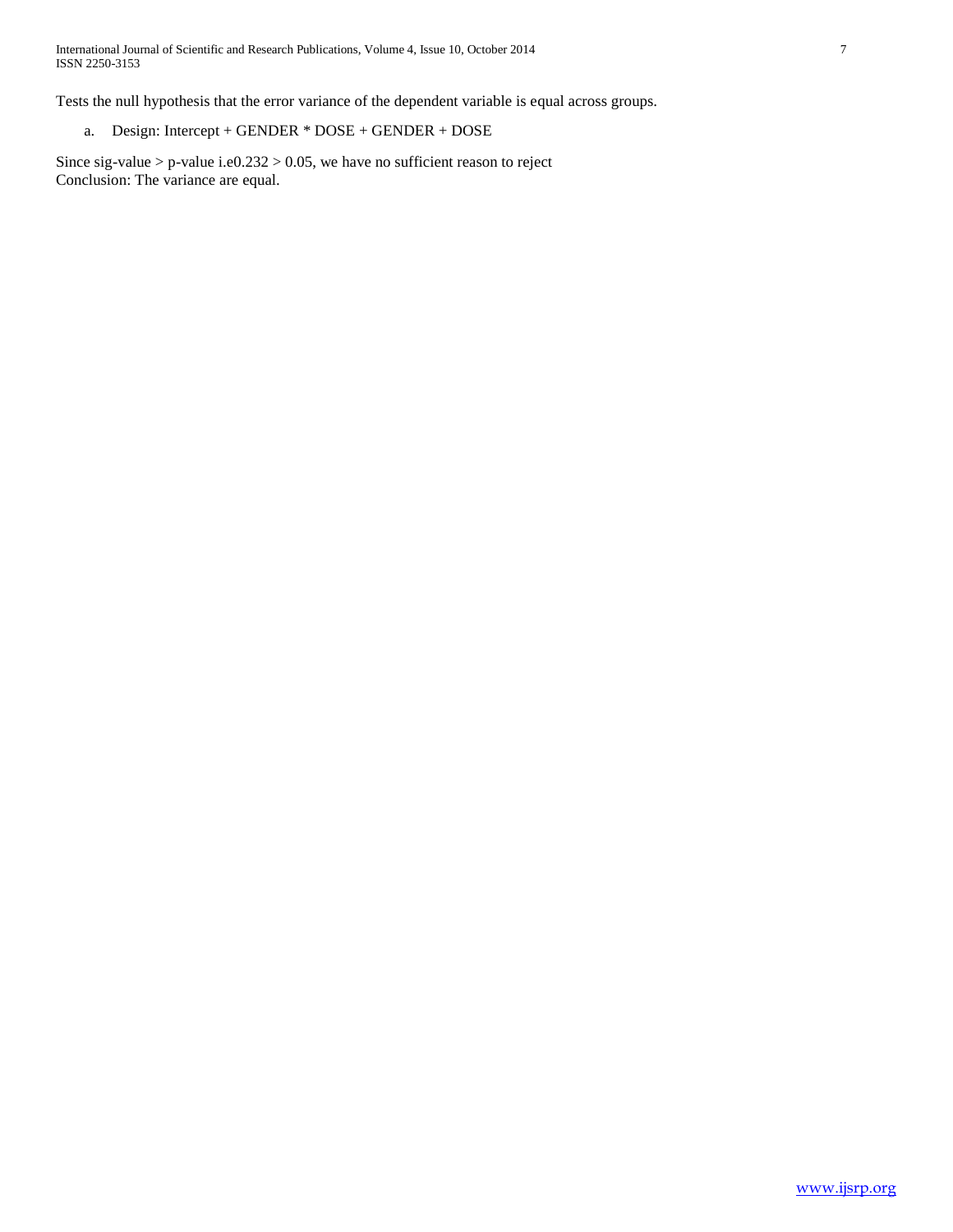|  | Dependent Variable: RESPONSE TO TREATMENT |  |  |
|--|-------------------------------------------|--|--|
|  |                                           |  |  |

| Source                       | Type III Sum of<br><b>Squares</b> | Df             | Mean Square | ${\bf F}$ | Sig. |
|------------------------------|-----------------------------------|----------------|-------------|-----------|------|
| Corrected<br>Model           | $223.167^a$                       | 5              | 44.633      | 4.206     | .019 |
| Intercept                    | 13612.500                         |                | 13612.500   | 1282.853  | .000 |
| <b>GENDER</b><br><b>DOSE</b> | $*8.333$                          | $\overline{c}$ | 4.167       | .393      | .684 |
| <b>GENDER</b>                | .500                              |                | .500        | .047      | .832 |
| <b>DOSE</b>                  | 214.333                           | $\overline{c}$ | 107.167     | 10.099    | .003 |
| Error                        | 127.333                           | 12             | 10.611      |           |      |
| Total                        | 13963.000                         | 18             |             |           |      |
| Corrected<br>Total           | 350.500                           | 17             |             |           |      |

a. R Squared = .637 (Adjusted R Squared = .485)

## **Test of difference value to drug**

a. R Squared = .637 (Adjusted R Squared = .485)

**Test of difference value to drug**

Since sig-value < p-value i.e 0.03< 0.05, we reject null hypothesis

Conclusion: There is significant difference effect in the response on the level of dose of drug applied to the depressed patient.

Test of interaction

Since sig-value > p-value i.e  $0.684 > 0.05$ , we have no sufficient reason to reject null hypothesis

 Conclusions: There is no significant difference interaction between the drug and gender of the depressed patient. Test of difference value to gender

Since sig-value > p-value i.e  $0.832 > 0.05$ , we have no sufficient reason to reject null hypothesis Conclusions: Gender has no effect on the cure of depression.

## RESPONSE TO TREATMENT

|                           |                  |   | Subset  |         |  |
|---------------------------|------------------|---|---------|---------|--|
|                           | <b>DOSE</b>      |   |         | ∼       |  |
| Tukey HSD <sup>a,,b</sup> | MODERATE DOSE    | 6 | 22.6667 |         |  |
|                           | <b>PLACEBO</b>   |   |         | 29.3333 |  |
|                           | <b>HIGH DOSE</b> |   |         | 30.5000 |  |
|                           | Sig.             |   | 1.000   | .812    |  |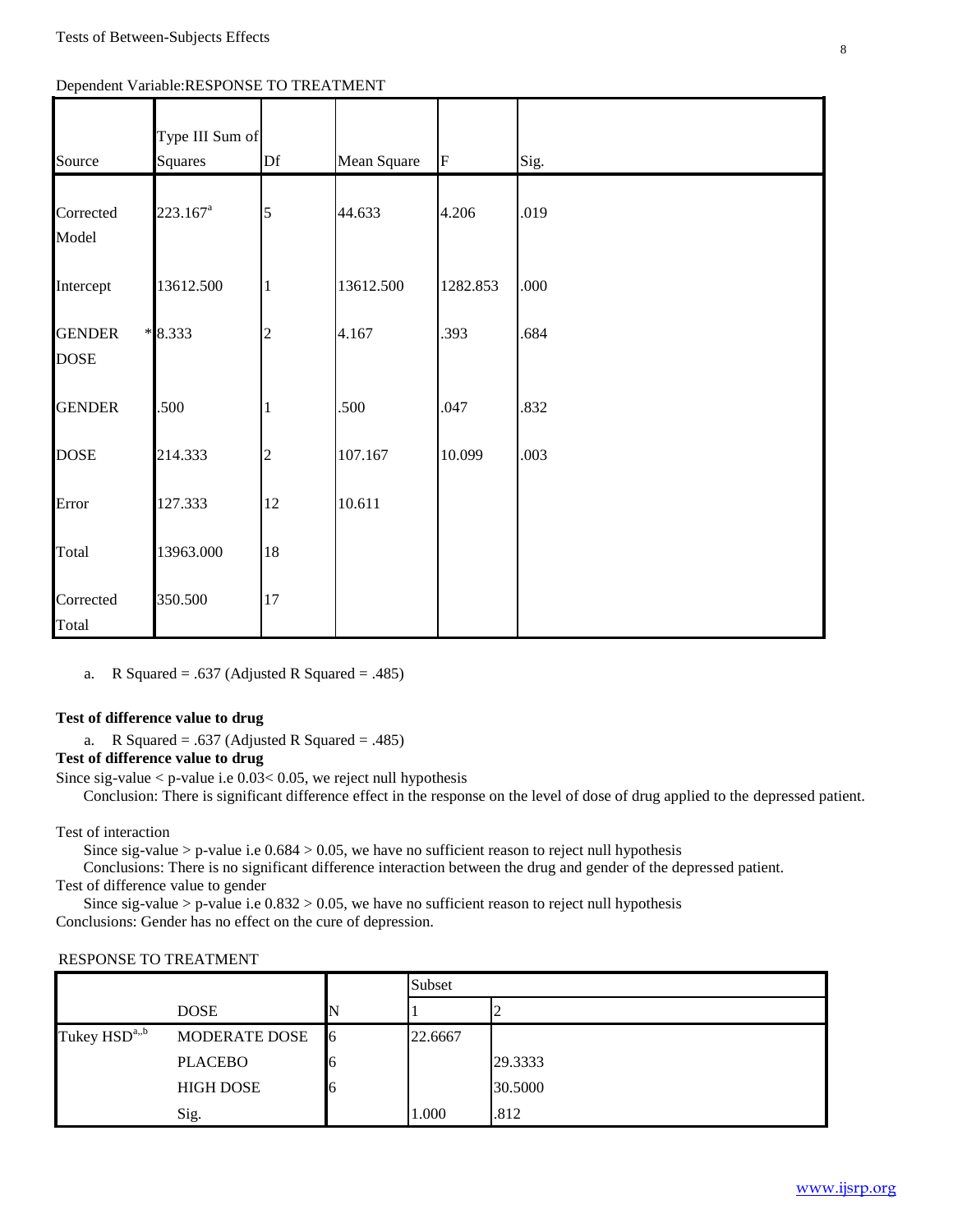Means for groups in homogeneous subsets are displayed. Based on observed means. The error term is Mean Square(Error) = 10.611.

a. Uses Harmonic Mean Sample Size = 6.000.

b. Alpha  $= .05$ .

# ANALYSIS FOR THE FOURTH QUARTER Levene's Test of Equality of Error Variances<sup>a</sup>

## Dependent Variable:RESPONSE TO TREATMENT

| F     | 10 <sup>2</sup><br>lul 1 | df2            | --<br>519 |
|-------|--------------------------|----------------|-----------|
| 1.304 |                          | $\overline{ }$ | .326      |

Tests the null hypothesis that the error variance of the dependent variable is equal across groups.

a. Design: Intercept + GENDER \* DOSE + GENDER + DOSE

Tests of Between-Subjects Effects

# Dependent Variable:RESPONSE TO TREATMENT

|                        | Type III Sum of      |                |             |          |      |
|------------------------|----------------------|----------------|-------------|----------|------|
| Source                 | Squares              | Df             | Mean Square | F        | Sig. |
| <b>Corrected Model</b> | 302.944 <sup>a</sup> | 5              | 60.589      | 15.147   | .000 |
| Intercept              | 13068.056            |                | 13068.056   | 3267.014 | .000 |
| <b>GENDER * DOSE</b>   | 5.444                |                | 2.722       | .681     | .525 |
| <b>GENDER</b>          | .056                 |                | .056        | .014     | .908 |
| <b>DOSE</b>            | 297.444              | $\overline{c}$ | 148.722     | 37.181   | .000 |
| Error                  | 48.000               | 12             | 4.000       |          |      |
| Total                  | 13419.000            | 18             |             |          |      |
| <b>Corrected Total</b> | 350.944              | 17             |             |          |      |

a. Squared =  $.863$  (Adjusted R Squared =  $.806$ )

# **Test of difference value to drug**

Since sig-value < p-value i.e 0.00< 0.05, we reject null hypothesis

 Conclusion: There is significant difference effect in the response on the level of dose of drug applied to the depressed patient. Test of interaction

Since sig-value > p-value i.e  $0.525 > 0.05$ , we have no sufficient reason to reject null hypothesis

Conclusions: There is no significant difference interaction between the drug and gender of the depressed patient.

# RESPONSE TO TREATMENT